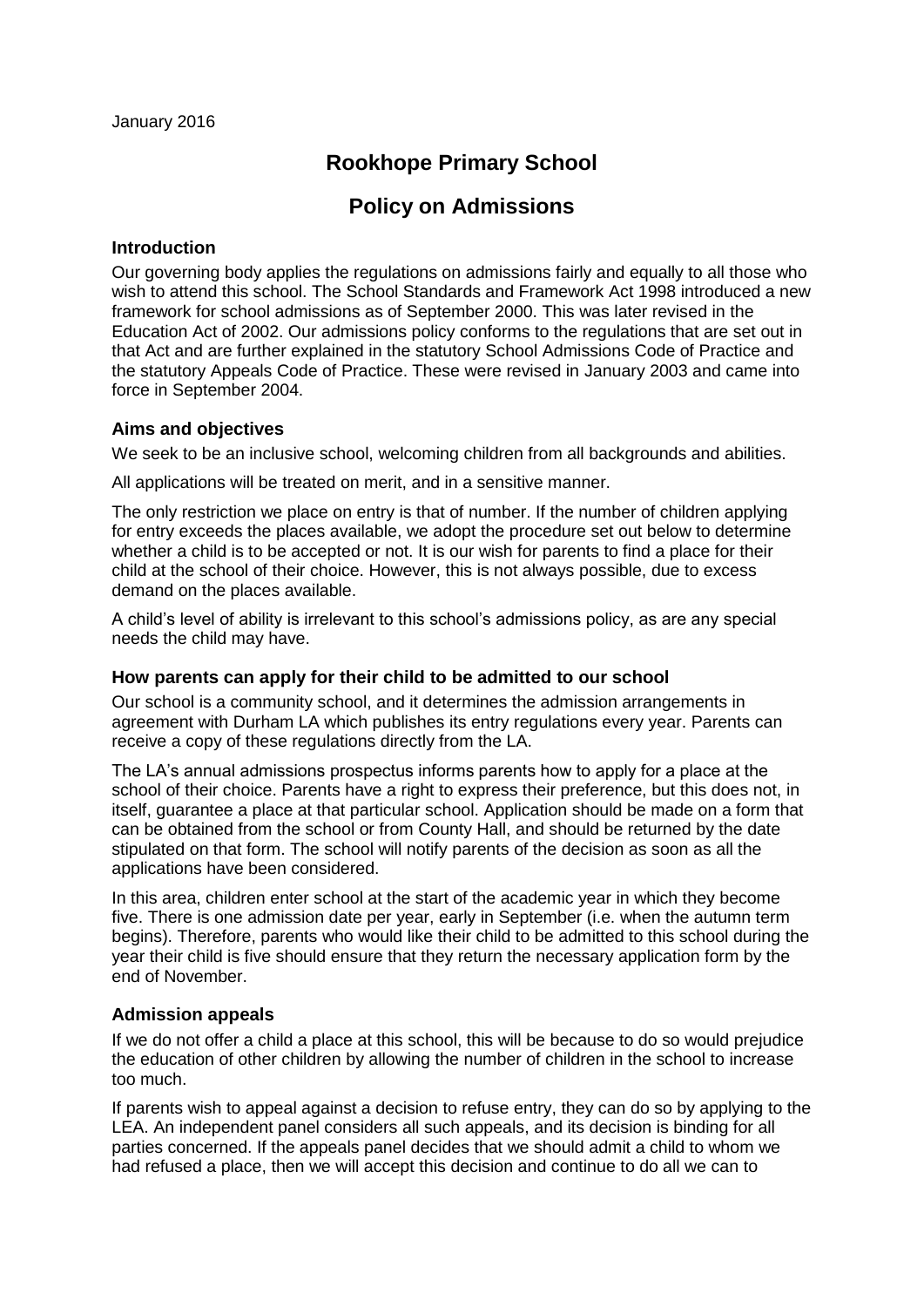provide the best education for all the children at our school. (Further details of appeal arrangements are set out in the revised Code of Practice on School Admissions Appeals, which came into force in September 2004.)

January 2016